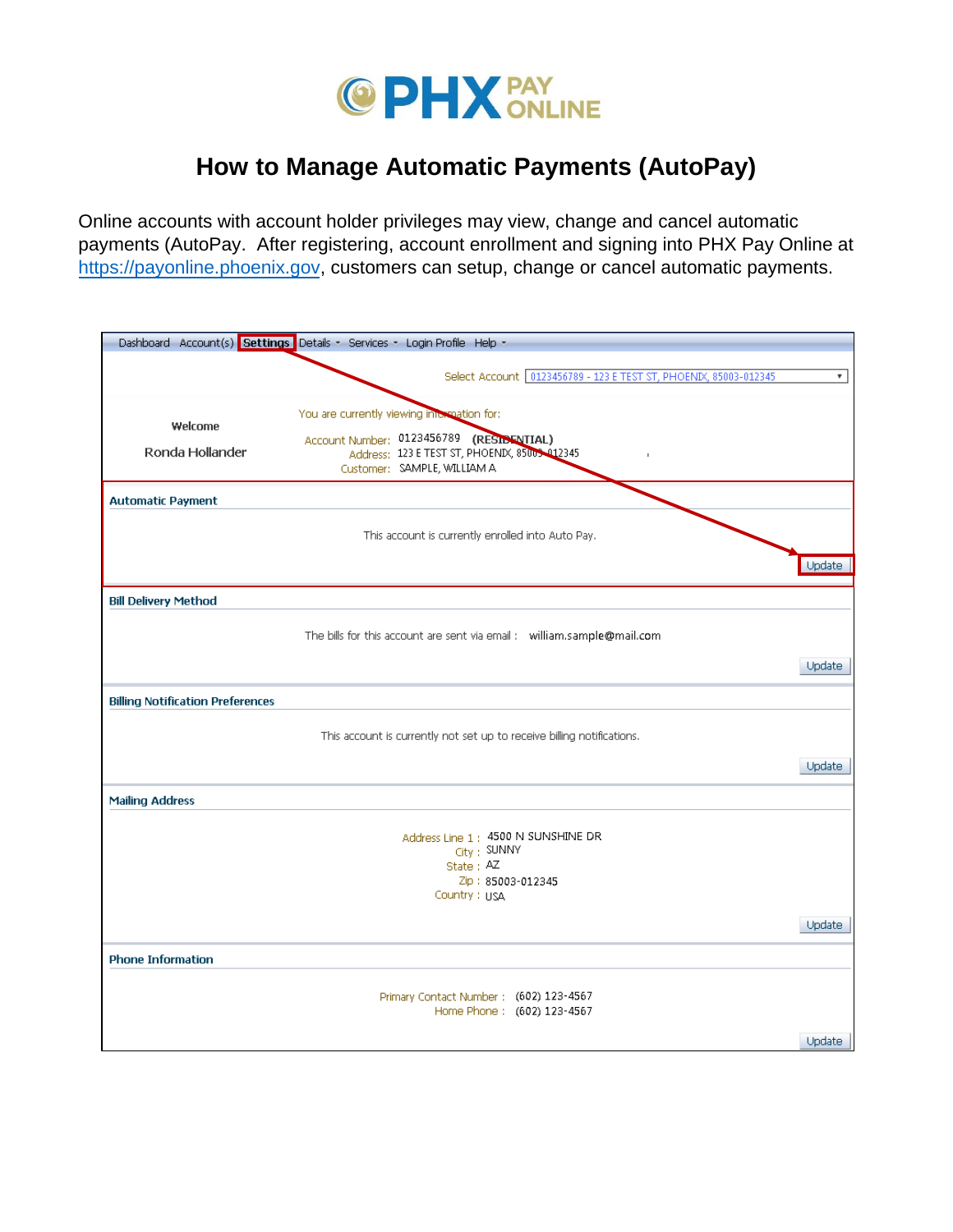

## **Setup Automatic Payment (AutoPay)**

You must be an authorized user on the banking account to set up Automatic Payment.

- 1. Login and Click **Settings** Dashboard Account(s) Settings Details v Services v Login Profile Help v
- 2. Click **Update** next to Automatic Payments option.
- 3. Enter the following information
	- **Name** (Name as it appears on the bank account)
	- **Payment Type** (Select Savings or Checking)
	- **Routing Number** (9-digit at the bottom left of your check)
	- **Account Number** (Bank account number)
	- **Max Amount** (Recommend 3 times the monthly average bill)
		- $\circ$  Maximum amount to be withdrawn from bank account at one time

|                            | <b>Update the Automatic Payment</b>                                                                                                                                 |
|----------------------------|---------------------------------------------------------------------------------------------------------------------------------------------------------------------|
|                            | Disclaimer? Enrollment in the Auto Pay does not pay off outstanding liabilities and does not quarantee payment of future city services bills in full. Auto Pay will |
|                            | begin on your next billing cycle after you sign up, so please pay any outstanding account balance currently due.                                                    |
|                            | Cancel Autopay $\Box$ Check to disable auto payment.                                                                                                                |
|                            | * Name   SAMPLE WILLIAM                                                                                                                                             |
|                            | * Payment Type Checking Withdrawal V                                                                                                                                |
| * Routing Number 123456789 |                                                                                                                                                                     |
| * Account Number <a></a>   |                                                                                                                                                                     |
|                            | Account Number is masked for security. For updates, please delete the existing Account Number completely and enter a new Account Number.                            |
| <b>Max Amount</b>          | 285.00                                                                                                                                                              |
|                            |                                                                                                                                                                     |
|                            | Cancel                                                                                                                                                              |

**NOTE:** Auto Pay will begin on your next billing cycle after you sign up, so please pay any outstanding account balance currently due. If your bill is due within 3 business days, you cannot update Automatic Payment. Try again after new bill is generated.

4. Click **Save** and remember to Logout when done

## **Change Automatic Payment (AutoPay)**

You must be an authorized user on the banking account to change Automatic Payment.

- 1. Login and click **Settings** Dashboard Account(s) Settings Details v Services v Login Profile Help v
- 2. Click **Update** next to Automatic Payments option.
- 3. Change Bank Account information as desired
	- **Name** (Name as it appears on the bank account)
	- **Payment Type** (Select Savings or Checking)